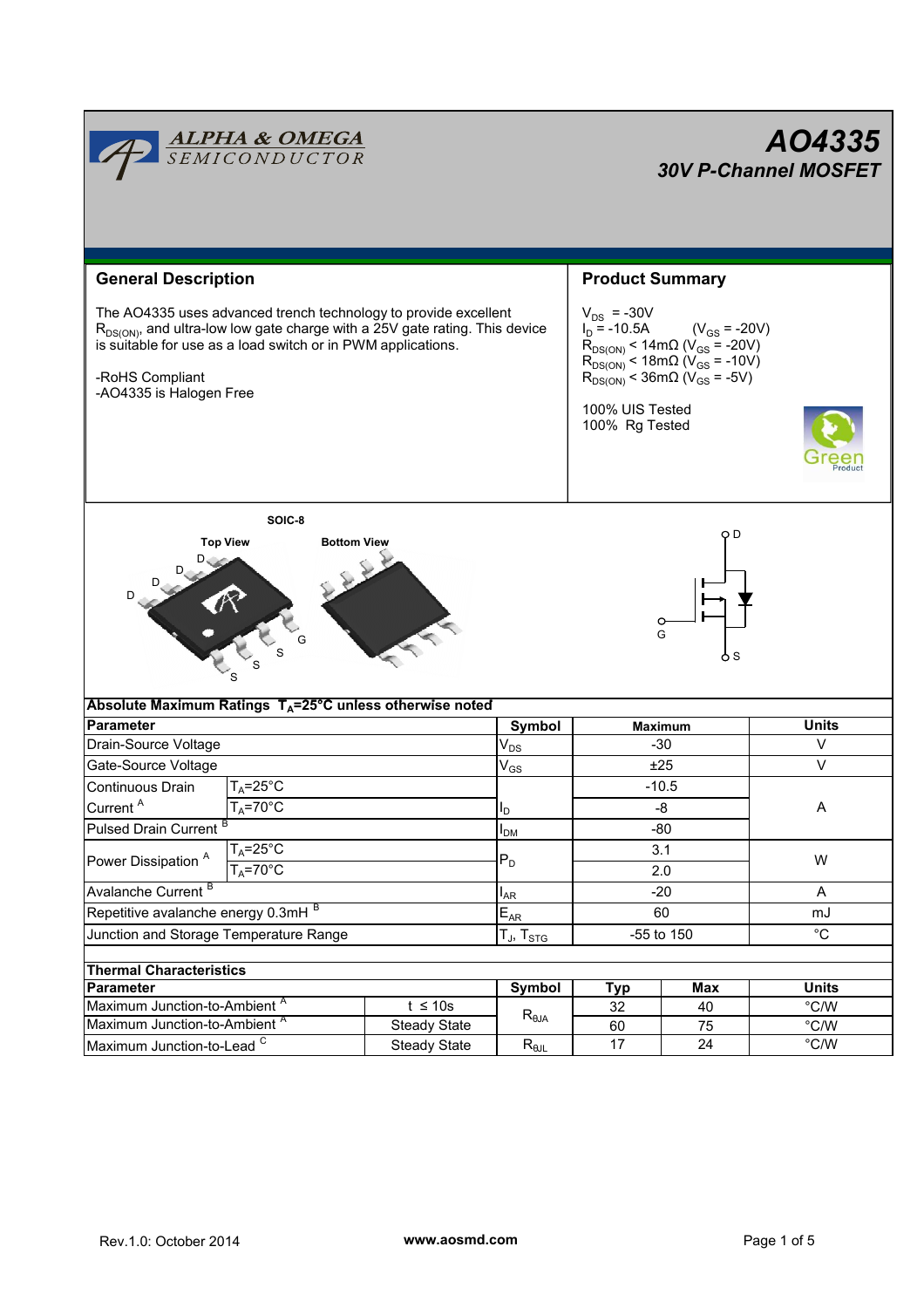## **Electrical Characteristics (TJ=25°C unless otherwise noted)**

ALPHA & OMEGA **SEMICONDUCTOR** 

| Symbol                                 | Parameter                             | <b>Conditions</b>                                              | Min    | <b>Typ</b>     | <b>Max</b> | <b>Units</b> |
|----------------------------------------|---------------------------------------|----------------------------------------------------------------|--------|----------------|------------|--------------|
| <b>STATIC PARAMETERS</b>               |                                       |                                                                |        |                |            |              |
| BV <sub>DSS</sub>                      | Drain-Source Breakdown Voltage        | $I_D$ = -250µA, $V_{GS}$ = 0V                                  | $-30$  |                |            | $\vee$       |
| $I_{\text{DSS}}$                       | Zero Gate Voltage Drain Current       | $V_{DS}$ = -30V, $V_{GS}$ = 0V                                 |        |                | $-1$       | μA           |
|                                        |                                       | $T_J = 55^{\circ}$ C                                           |        |                | $-5$       |              |
| $I_{GSS}$                              | Gate-Body leakage current             | $V_{DS}$ = 0V, $V_{GS}$ = $\pm 25V$                            |        |                | ±100       | nA           |
| $V_{GS(th)}$                           | Gate Threshold Voltage                | $V_{DS} = V_{GS} I_D = -250 \mu A$                             | $-1.7$ | $-2.3$         | $-3$       | V            |
| $I_{D(ON)}$                            | On state drain current                | $V_{GS}$ = -10V, $V_{DS}$ = -5V                                | $-80$  |                |            | A            |
| $R_{DS(ON)}$                           | Static Drain-Source On-Resistance     | $V_{GS}$ = -20V, $I_D$ = -11A                                  |        | 11             | 14         | $m\Omega$    |
|                                        |                                       | $T_i = 125^\circ C$                                            |        | 15             | 19         |              |
|                                        |                                       | $V_{GS}$ = -10V, $I_D$ = -10A                                  |        | 15             | 18         |              |
|                                        |                                       | $V_{GS}$ = -5V, $I_D$ = -5A                                    |        | 27             | 36         |              |
| $g_{FS}$                               | Forward Transconductance              | $V_{DS}$ = -5V, $I_D$ = -10A                                   |        | 22             |            | S            |
| $V_{SD}$                               | Diode Forward Voltage                 | $I_S = -1A$ , $V_{GS} = 0V$                                    |        | $-0.74$        | $-1$       | $\vee$       |
| $I_{\rm S}$                            | Maximum Body-Diode Continuous Current |                                                                |        |                | $-3.5$     | A            |
|                                        | <b>DYNAMIC PARAMETERS</b>             |                                                                |        |                |            |              |
| $\mathbf{C}_{\mathsf{iss}}$            | Input Capacitance                     | $V_{GS}$ =0V, $V_{DS}$ =-15V, f=1MHz                           |        | 1130           |            | pF           |
| $C_{\underline{\text{oss}}}$           | <b>Output Capacitance</b>             |                                                                |        | 240            |            | pF           |
| $\mathbf{C}_{\text{rss}}$              | Reverse Transfer Capacitance          |                                                                |        | 155            |            | рF           |
| $R_{q}$                                | Gate resistance                       | $V_{GS}$ =0V, $V_{DS}$ =0V, f=1MHz                             | 0.7    | 1.4            | 2.8        | Ω            |
| <b>SWITCHING PARAMETERS</b>            |                                       |                                                                |        |                |            |              |
| $Q_{g(10V)}$                           | <b>Total Gate Charge</b>              | $V_{GS}$ =-10V, $V_{DS}$ =-15V, $I_{D}$ =-10A                  |        | 18             | 28         | nC           |
| $Q_{g(4.5V)}$                          | <b>Total Gate Charge</b>              |                                                                |        | 9.5            |            |              |
| $\mathsf{Q}_{\mathsf{gs}}$             | Gate Source Charge                    |                                                                |        | 5.5            |            | nC           |
| $\mathsf{Q}_{\underline{\mathsf{gd}}}$ | Gate Drain Charge                     |                                                                |        | 3.3            |            | nС           |
| $t_{D(0n)}$                            | Turn-On DelayTime                     |                                                                |        | 8.7            |            | ns           |
| $t_r$                                  | Turn-On Rise Time                     | $V_{GS}$ =-10V, $V_{DS}$ =-15V, R <sub>L</sub> =1.5 $\Omega$ , |        | 8.5            |            | ns           |
| $t_{D(off)}$                           | Turn-Off DelayTime                    | $R_{\text{GEN}} = 3\Omega$                                     |        | 18             |            | ns           |
|                                        | <b>Turn-Off Fall Time</b>             |                                                                |        | $\overline{7}$ |            | ns           |
| $\frac{t_f}{t_{rr}}$                   | Body Diode Reverse Recovery Time      | $I_F = -10A$ , dl/dt=100A/ $\mu$ s                             |        | 25             |            | ns           |
|                                        | Body Diode Reverse Recovery Charge    | $I_F$ =-10A, dl/dt=100A/ $\mu$ s                               |        | 12             |            | nC           |

A: The value of R<sub>BJA</sub> is measured with the device mounted on 1 in <sup>2</sup> FR-4 board with 2oz. Copper, in a still air environment with T<sub>A</sub> = 25°C. The value in any given application depends on the user's specific board design. The current rating is based on the  $t \leq 10$ s thermal resistance rating.

B: Repetitive rating, pulse width limited by junction temperature.

C. The R  $_{\theta$ JA is the sum of the thermal impedence from junction to lead R  $_{\theta$ JL and lead to ambient.

D. The static characteristics in Figures 1 to 6 are obtained using <300µs pulses, duty cycle 0.5% max.

E. These tests are performed with the device mounted on 1 in <sup>2</sup> FR-4 board with 2oz. Copper, in a still air environment with T<sub>A</sub>=25°C. The SOA curve provides a single pulse rating.

F. The current rating is based on the  $t \leq 10$ s thermal resistance rating.

G.  $E_{AR}$  and  $I_{AR}$  ratings are based on low frequency and duty cycles to keep T<sub>j</sub>=25C.

THIS PRODUCT HAS BEEN DESIGNED AND QUALIFIED FOR THE CONSUMER MARKET. APPLICATIONS OR USES AS CRITICAL COMPONENTS IN LIFE SUPPORT DEVICES OR SYSTEMS ARE NOT AUTHORIZED. AOS DOES NOT ASSUME ANY LIABILITY ARISING OUT OF SUCH APPLICATIONS OR USES OF ITS PRODUCTS. AOS RESERVES THE RIGHT TO IMPROVE PRODUCT DESIGN, FUNCTIONS AND RELIABILITY WITHOUT NOTICE.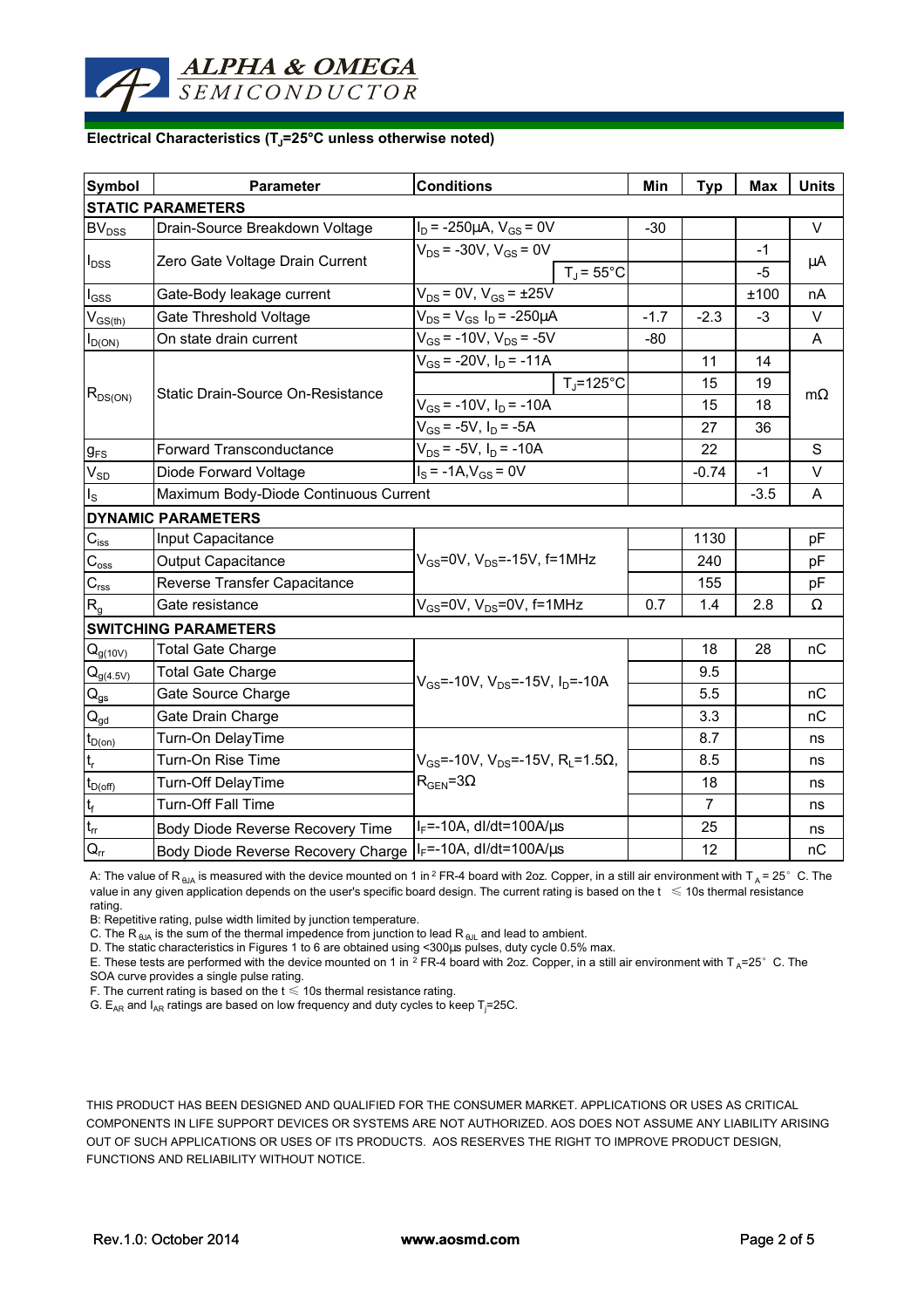**ALPHA & OMEGA**<br>SEMICONDUCTOR

#### **TYPICAL ELECTRICAL AND THERMAL CHARACTERISTICS**

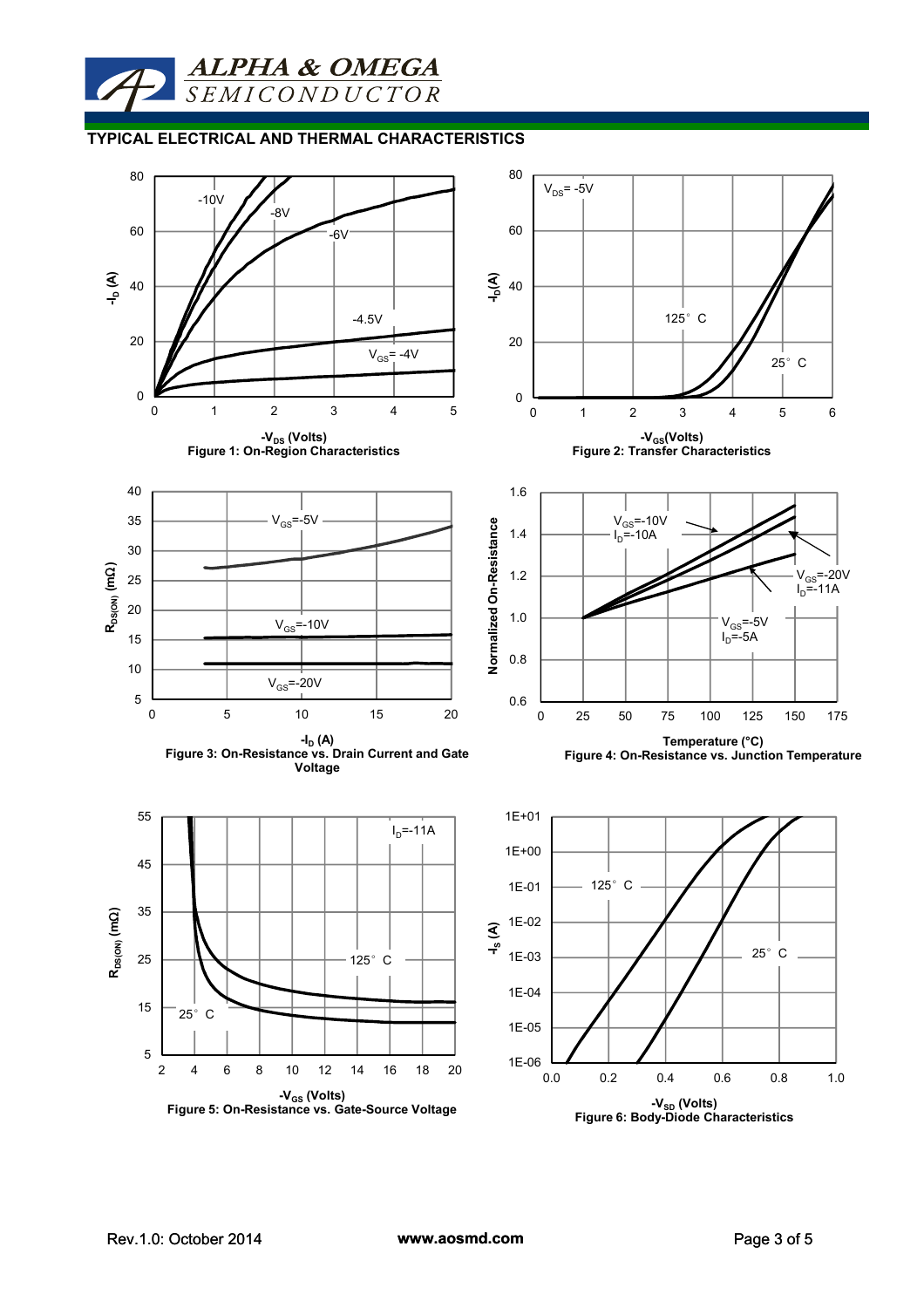# **ALPHA & OMEGA SEMICONDUCTOR**

#### **TYPICAL ELECTRICAL AND THERMAL CHARACTERISTICS**